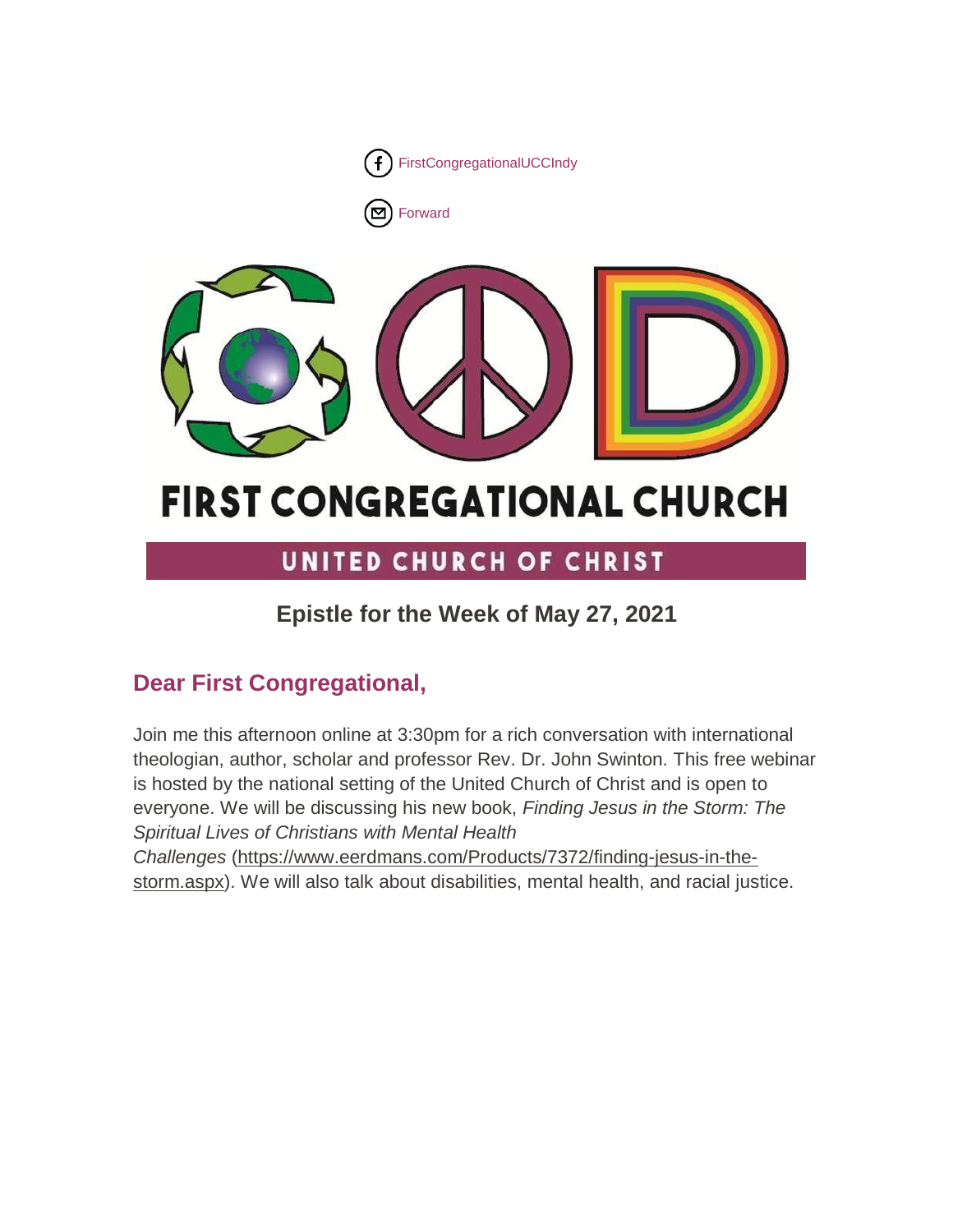

Here is the link to register for today's webinar: [https://ucc.zoom.us/webinar/register/WN\\_ZWQQi-oTRUuV9gCW7rARMA](https://ucc.zoom.us/webinar/register/WN_ZWQQi-oTRUuV9gCW7rARMA)

Blessings on this beautiful, last Thursday of May! May your mental health flourish, nurtured by the love of God.

Blessings, Pastor Sarah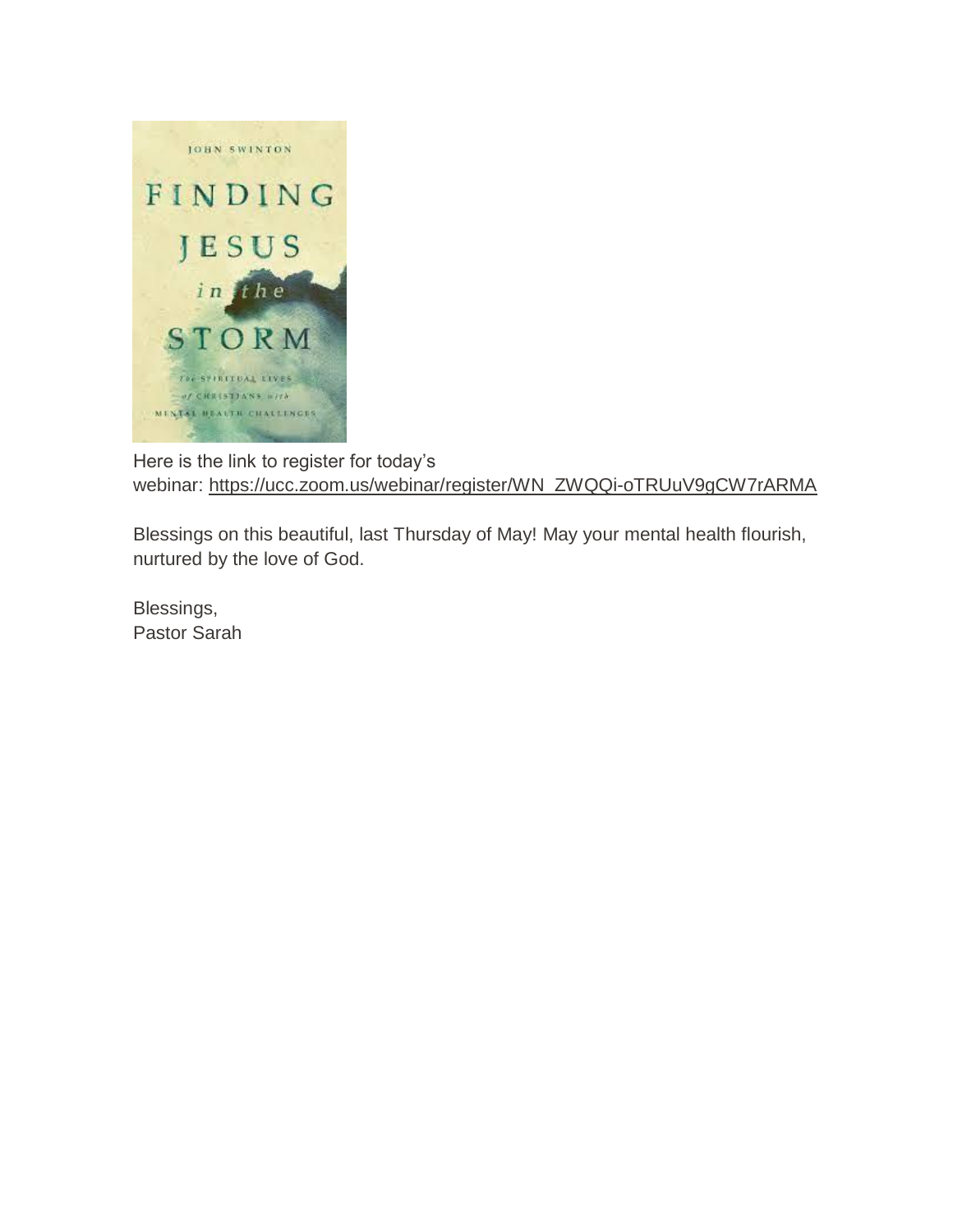

#### Are you ready to get back to the people and activities you love?

Your vaccination brings us one day closer to controlling the pandemic and reopening Church.

**Get your vaccine ASAP!** Register at ourshot.in.gov or call 211.

## **THIS SUNDAY**

#### **Sunday Adult Education, 9:30 a.m. (Zoom)**

Adult Education will continue to meet **[via Zoom](https://us02web.zoom.us/j/9264494206?pwd=dmtWbWE5UXRBTk5pcHZlYlB0aEFVUT09)**.

**May 30 - Personal Stories Remembering Our Loved Ones.** Memorial Day and weekend is a time when many of us turn our thoughts to departed loved ones. Worth Hartman will facilitate our time together as we share remembrances.

**NEW! Next Sunday - Patio Psalms and Prayers –** On Sundays in June, grab your lawn chair and join us on the patio for an outdoor gathering time for faith formation. We will gather at 9:30, open with a welcome, read and reflect on a Psalm (beginning with Psalm 1 on June 6), share joys and concerns, and then close with prayer and the Lord's Prayer. We will wrap up by 10:15. Please join us for this time of reflection and connection.

**Sunday Worship, 11AM (YouTube, FaceBook, Dial In) Scripture:** John 3:1-17 **Sermon:** "Beloved of God, Beloved of One Another, Beloved of Self"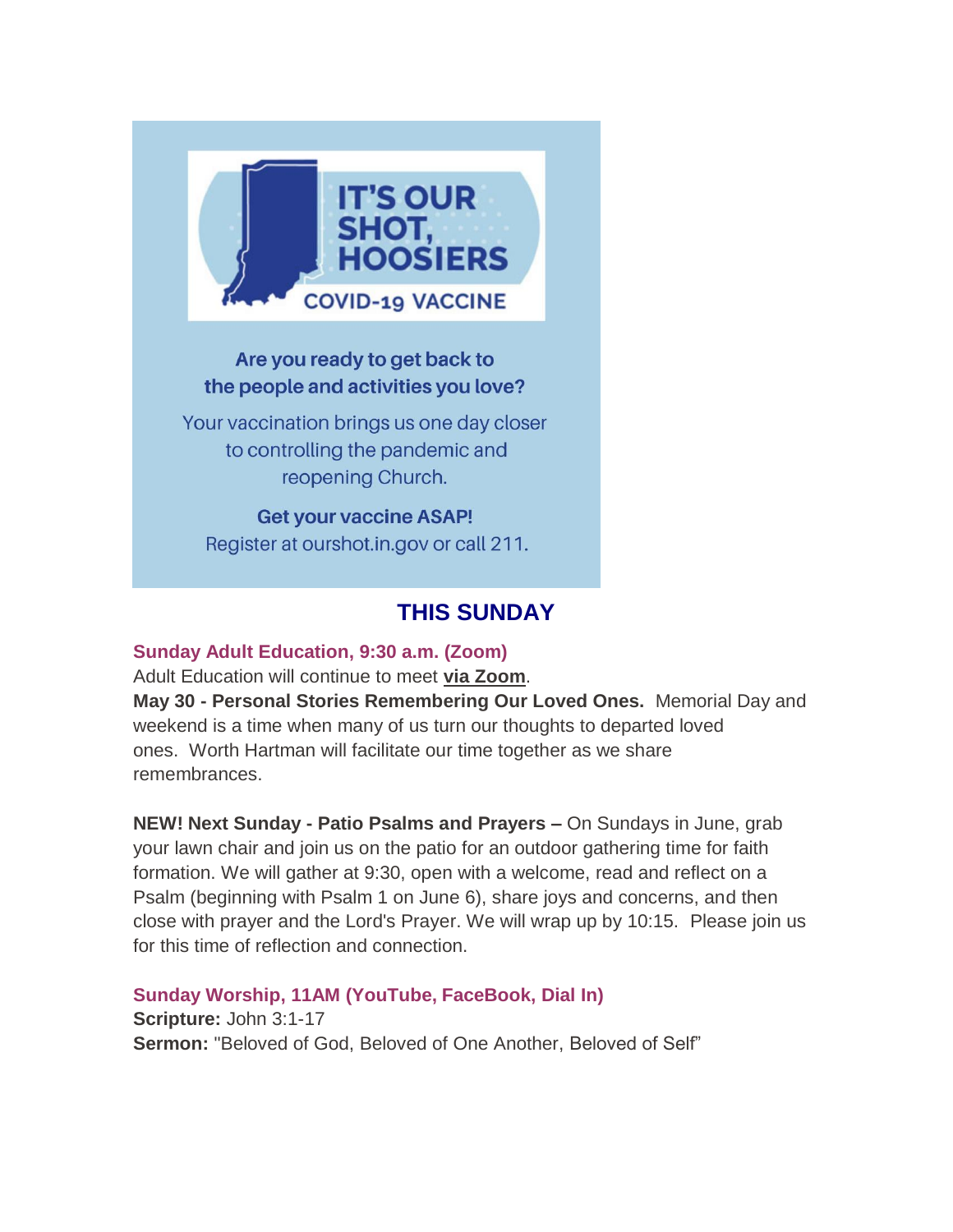**Coffee Hour via Zoom at 12:00PM**

#### **Fun at First: Take Flight! from 3:30- 5 pm**

Looking for some in-person fun and community? Join us to hear and see Mark Booth of Take Flight! for his intriguing and interesting demonstration of various birds of prey! Meridian Hills Cooperative Nursery School will also be joining us for this extra special event. We'll be outdoors at our church building, while observing our current outdoor safety protocols of distancing and mask wearing. Please bring your own chair, if possible. We'll start gathering at 3:30, and Mark will begin his presentation at 4:00. All ages welcome, and bring a friend! Questions? Contact Wendy Baldwin.

#### **Thank You for Your Support of First Congregational UCC**

Please continue supporting the mission and ministries of your local church by mailing a check to the church or through online donations at <http://www.fcindy.org/online-giving/>

## **THIS WEEK AT FC**

#### **How to Access our Zoom Gatherings**

[https://us04web.zoom.us/j/9264494206?pwd=dmtWbWE5UXRBTk5pcHZlYlB0aEF](https://us04web.zoom.us/j/9264494206?pwd=dmtWbWE5UXRBTk5pcHZlYlB0aEFVUT09) [VUT09](https://us04web.zoom.us/j/9264494206?pwd=dmtWbWE5UXRBTk5pcHZlYlB0aEFVUT09)

Meeting ID: 926 449 4206Password: 7171

If you click on the URL, you should not need to enter in the Meeting ID and Password.

To dial in by phone: +1 312 626 6799, Meeting ID 926 449 4206, Password 7171.

#### **TODAY!**

- **Women's Lunch Bunch at 11:30 a.m. -** For more information, please contact Karen Walker at 317-319-8950 or [karen.e.d.walker@gmail.com.](mailto:karen.e.d.walker@gmail.com)
- **Spiritual Support Group at 5:00 p.m. (Zoom) -** This group openly invites anyone seeking spiritual care concerning well being. Contact Pastor Sarah at [pastorsarah@fcindy.org,](mailto:pastorsarah@fcindy.org) or 386-478-9012.

#### **Faith In Indiana - TODAY at 7PM**

We're convening online for Faith in Indiana's Statewide Leaders Assembly TODAY at 7pm to celebrate hard won victories and strategize our next moves. Will you join us? Click [HERE](https://faithindiana.zoom.us/meeting/register/tJwscuGprDgrHN2AdcbNBfJkpBVBkICZBHgm?eType=EmailBlastContent&eId=b3e5ed44-c725-4404-934f-2285f39633fd) to register.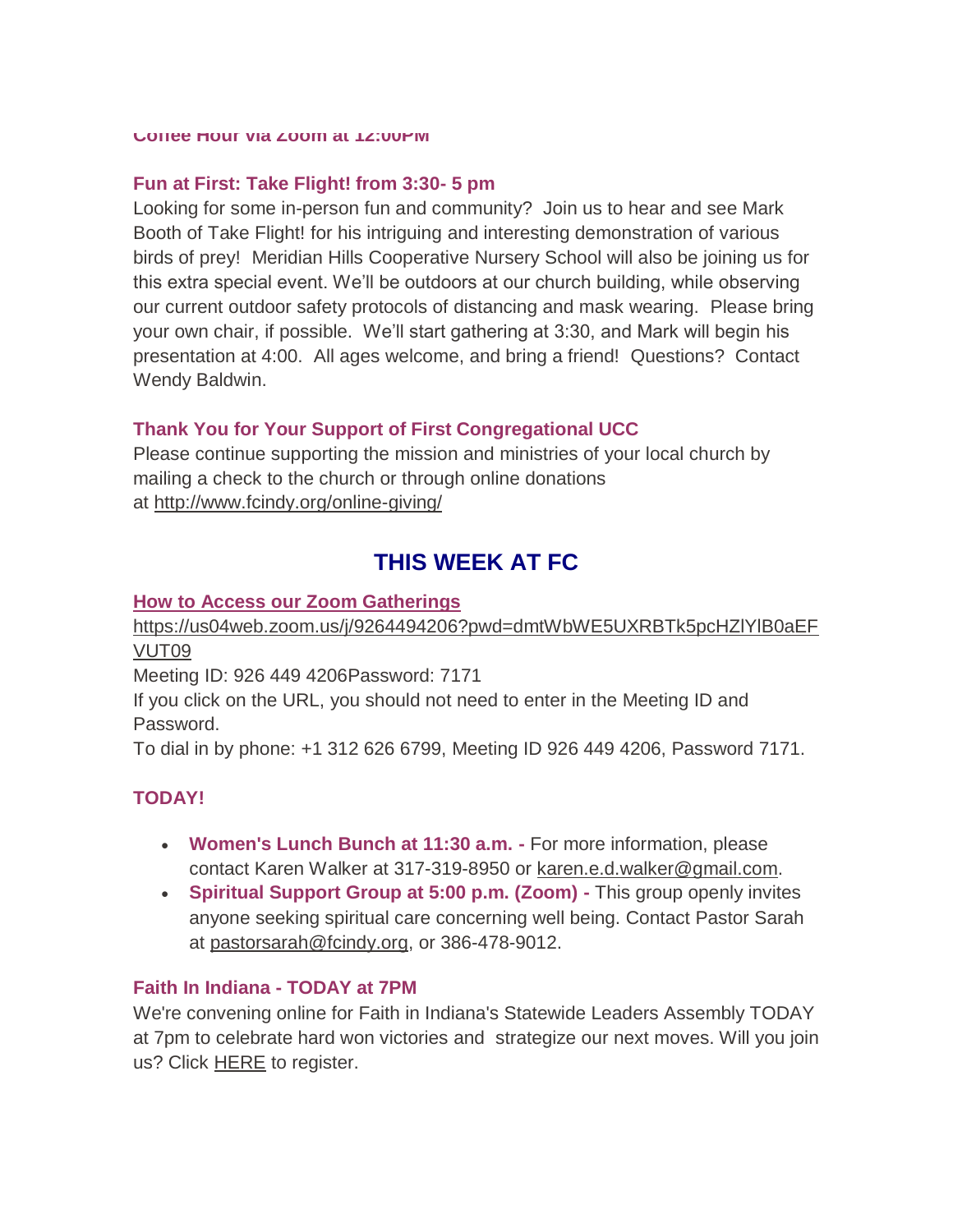#### **Vespers (Outdoor/Zoom) on Tuesdays from 7:00 - 7:30 p.m.**

Join us for a time of togetherness, Scripture, and sharing of joys and concerns. When weather conditions allow, Vespers will be outdoors at the church at 7 pm. Please bring a lawn chair and wear a mask. We will also try to connect to Zoom for those unable to attend in person. We will NOT meet outdoors if the temperature is below 50 degrees, it's raining, or winds are greater than 20 mph; you can join us on Zoom.

**Technical Difficulties -** My church email has not been sending or receiving messages since last Thursday afternoon. My apologies if I have not responded to your messages or if I did not receive an announcement request. I am working with technical experts on getting this issue resolved. In the meantime, you can reach me at shannonfcindy@gmail.com. - Shannon Abbott, Office Admin.

**The Mental Health Team** is seeking new members who want to become part of the team. If interested or have questions, contact Sandy Wood@ [csjlwood@att.net](mailto:csjlwood@att.net) or 317-225-6206.

**Strengthen the Church Offering -** Last chance this month to contribute to the UCC special offering "Strengthen the Church"! Let's do our part to assist this denominational ministry to strengthen and expand local UCC congregations. Donate online, accompanied by an explanatory note to Financial Secretary Cheryl Dillenback, or by check sent to the church designated "Strengthen the Church."

#### **A Gift for Cassidy Hall**

The Church Council has approved (former Student Pastor) Cassidy Hall's Support Team's recommendation for a financial gift — a scholarship for her last semester at CTS - **A GIFT FOR CASSIDY !** She will not have time for another internship or job, thus no income as she completes this counseling training.

Send your donations to the church marked "A Gift for Cassidy". We will award this to Cassidy later in May to allow you time to send your gift for the gift which has been ours through her ministry with First Congregational.

If you have questions, please direct them to Rev. Dr. Patrick Larracey, chair of Cassidy's Support Team. We plan to "stick with her" through her training and preparation for ordination in the United Church of Christ. Thank you for your support and gift for the future of this maturing UCC pastor.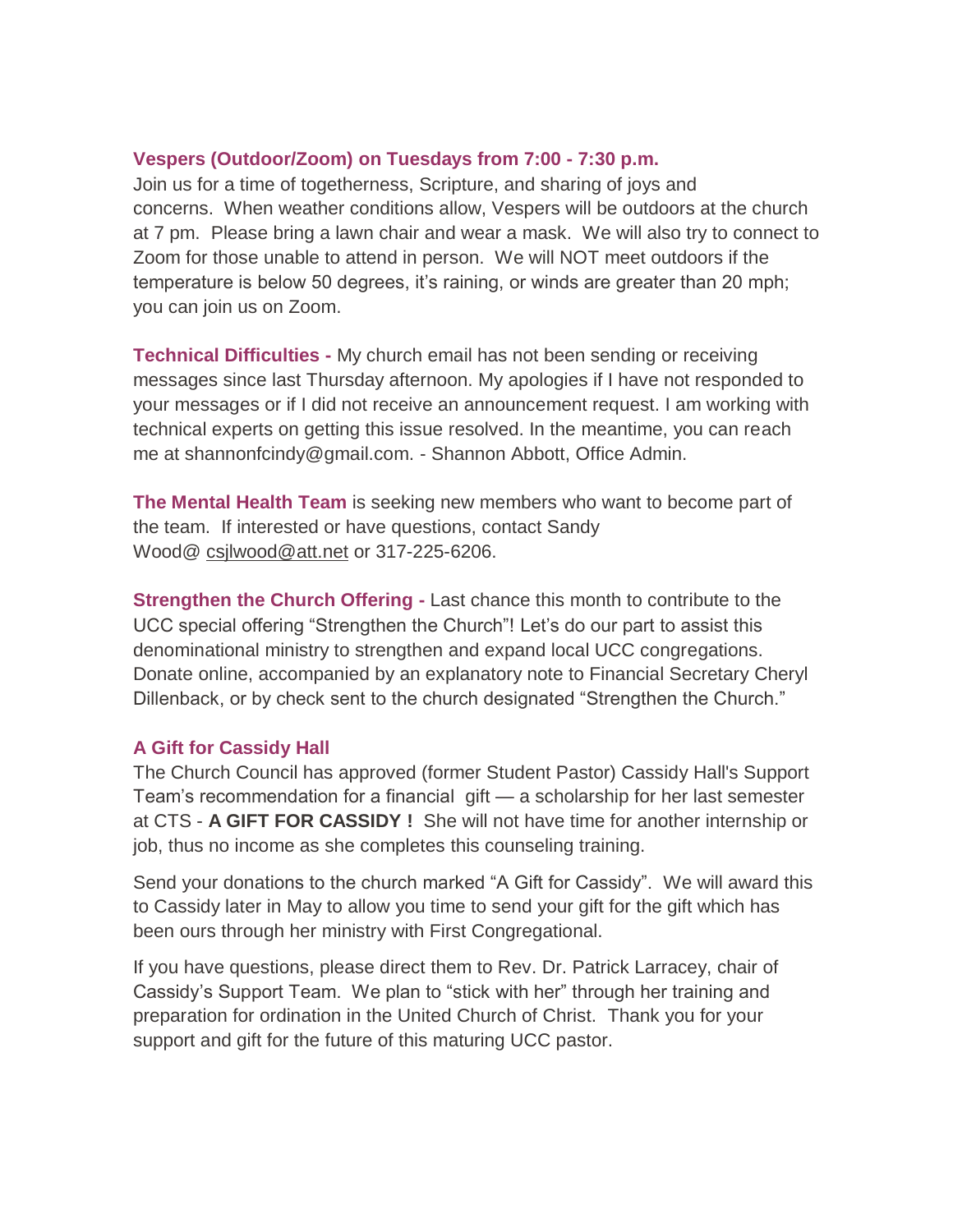#### **COMING SOON**

#### **IKC UCC Virtual 2021 Annual Gathering: June 3, 2021 - June 5, 2021** Click **[HERE](http://events.r20.constantcontact.com/register/event?oeidk=a07ehx2mnllab02071f&llr=iby9x9dab)** to Register.

Welcome to the Indiana-Kentucky Conference Virtual Annual Gathering 2021! Our theme this year is "From Sackloth to Joy" as we name the hardship of this past year, but also the joy of moving towards a new beginning. We will be blessed by storytelling, worship, an engaging keynote experience with the Rev. Dr. Gregory Ellison II, and look towards our future as a Conference that will not only host the next in person General Synod in 2023, but is beginning to imagine a new vision for where God is leading us.

Per our new Constitution and Bylaws passing in 2019, you will notice that we will not have a business meeting this year and so your registration will be streamlined not as a delegate or guest, but to everyone identifying as a guest to the gathering. It is out of an abundance of caution that we will have this gathering virtually as the COVID-19 pandemic continues to present some current risk and we seek to continue loving our neighbor by mitigating the spread of the virus further. With great anticipation, however, we look forward to a gathering in 2022 with hope that we can actually be together in person. All that said, we welcome you to the Indiana-Kentucky Conference 2021 Annual Gathering as we step from sackloth and into the joy of God. May you experience the God of joy in our time together.

**Pastor Sarah Vacation -** While Pastor Sarah is away on vacation June 4 – 11, Pastor Carol may be reached for Pastoral Care needs at (317) 496-9732 or [casowle@gmail.com.](mailto:casowle@gmail.com) Pastor Carol will also be preaching next Sunday, June  $6<sup>th</sup>$ .

#### **Please click** [HERE](https://mcusercontent.com/7a2e4c501545b6d78729a64a1/files/4829092a-9266-4e2f-a5d7-b1df27a81bda/May_Colony_2021.01.pdf) **[t](https://mcusercontent.com/7a2e4c501545b6d78729a64a1/files/4829092a-9266-4e2f-a5d7-b1df27a81bda/May_Colony_2021.01.pdf)o view the May Colony with more information and events happening this month!**

### **CONNECTION & SUPPORT**

**FC Facebook page** (click **[here](https://www.facebook.com/FirstCongregationalUCCIndy/)**)

"**First Congregational Indy Fellowship**" group on Facebook (click **[here](https://www.facebook.com/groups/521333455186422/)**).

**Pastoral Care**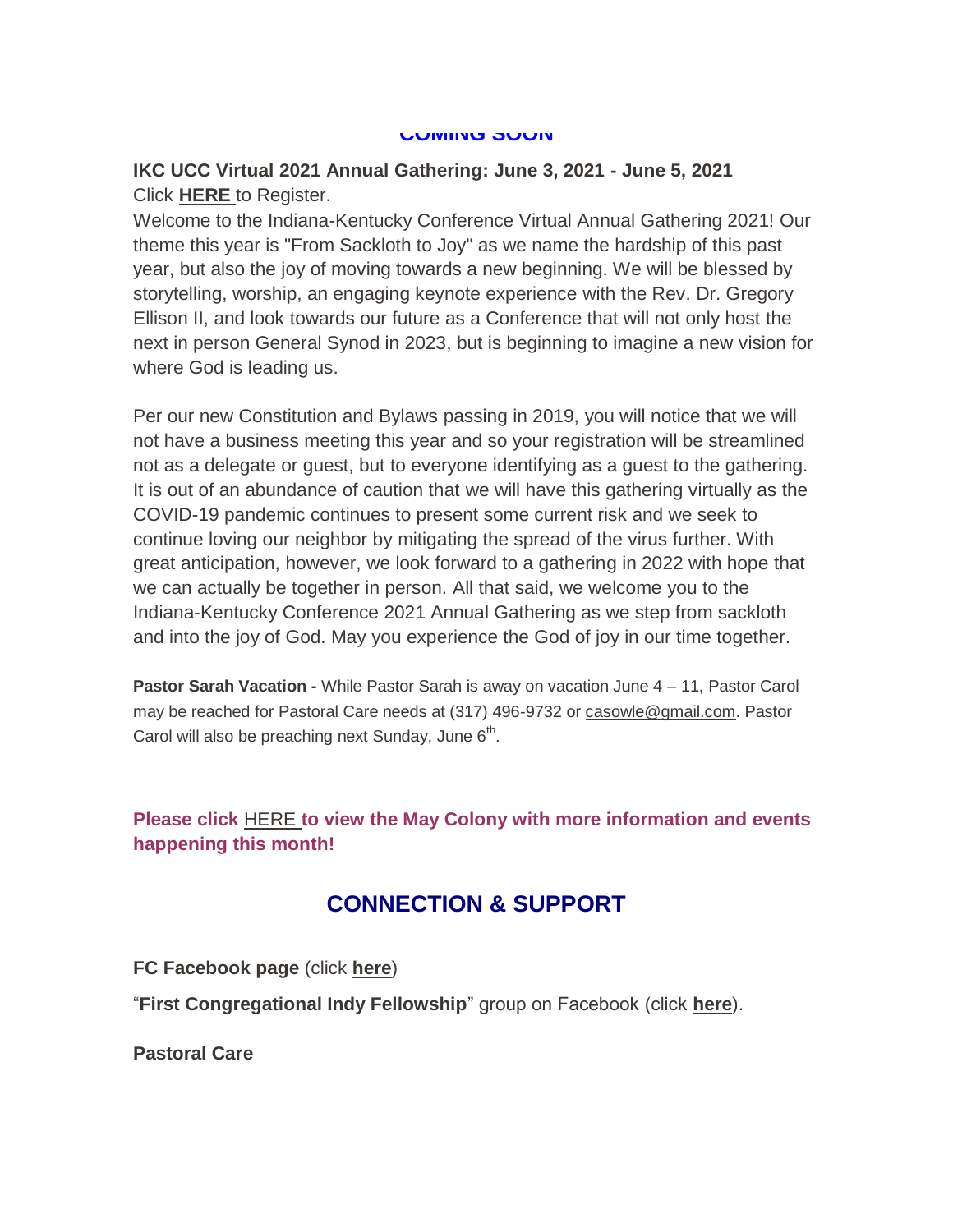Pastor Sarah may be reached at (386) 478-9012 or pastorsaram@fcindy.

#### **Pastor Sarah's Sabbath Days: Mondays & Saturdays**

The congregation covenant with Pastor Sarah to provide 2 days per week for personal rest and family renewal. On Mondays and Saturdays, Pastor Sarah is not available unless it is a pastoral emergency. Thank you for honoring this sacred gift of Sabbath time for our Pastor and her family.

#### **Additional Church Support Contacts**

Pastoral Care Associate: Pastor Carol [\(casowle@gmail.com\)](mailto:casowle@gmail.com) Office Administrator: Shannon [\(shannon@fcindy.org\)](mailto:shannon@fcindy.org) Lead Councilor: Larry Eckel [\(lspeckel@comcast.net\)](mailto:lspeckel@comcast.net) (Senior Councilors: Steve Coomer, Larry Eckel, Alice Rutherford)

#### **Mental Health Support:**

- **Substance Abuse and Mental Health Services Administration's Disaster Distress Helpline:** 1-800-985-5990, or text "TalkWithUs" to 66746.
- **National Suicide Prevention Hotline**: 1-800-273-TALK (8255) (press 1 for veterans, 2 for Spanish)
- **National Alliance on Mental Illness (NAMI)** Information HelpLine provides information and referral services. 1-800-950-NAMI (6264) and [www.nami.org.](http://www.nami.org/)
- **The Trevor Project hotline** offers support for LGBTQIA+ youth and families struggling with mental health challenges at 1-866-4-U-TREVOR (488-7386) and [www.theTrevorProject.org](http://www.thetrevorproject.org/)

**Members in Need Fund -** The Members in Need Fund is available to support financial needs for any of our church family who find themselves in need. To request funds for you or your family, please contact Pastor Sarah by email [pastorsarah@fcindy.org](mailto:pastorsarah@fcindy.org) or cell (386) 478-9012.

#### **FC Covid Protocols:**

On 5/12, the Church Council approved the following revision to our policy for gathering outdoors:

The church grounds are available for in-person gatherings where social distancing is maintained between households. Face masks are optional for those who are fully vaccinated, but are required for those who are not fully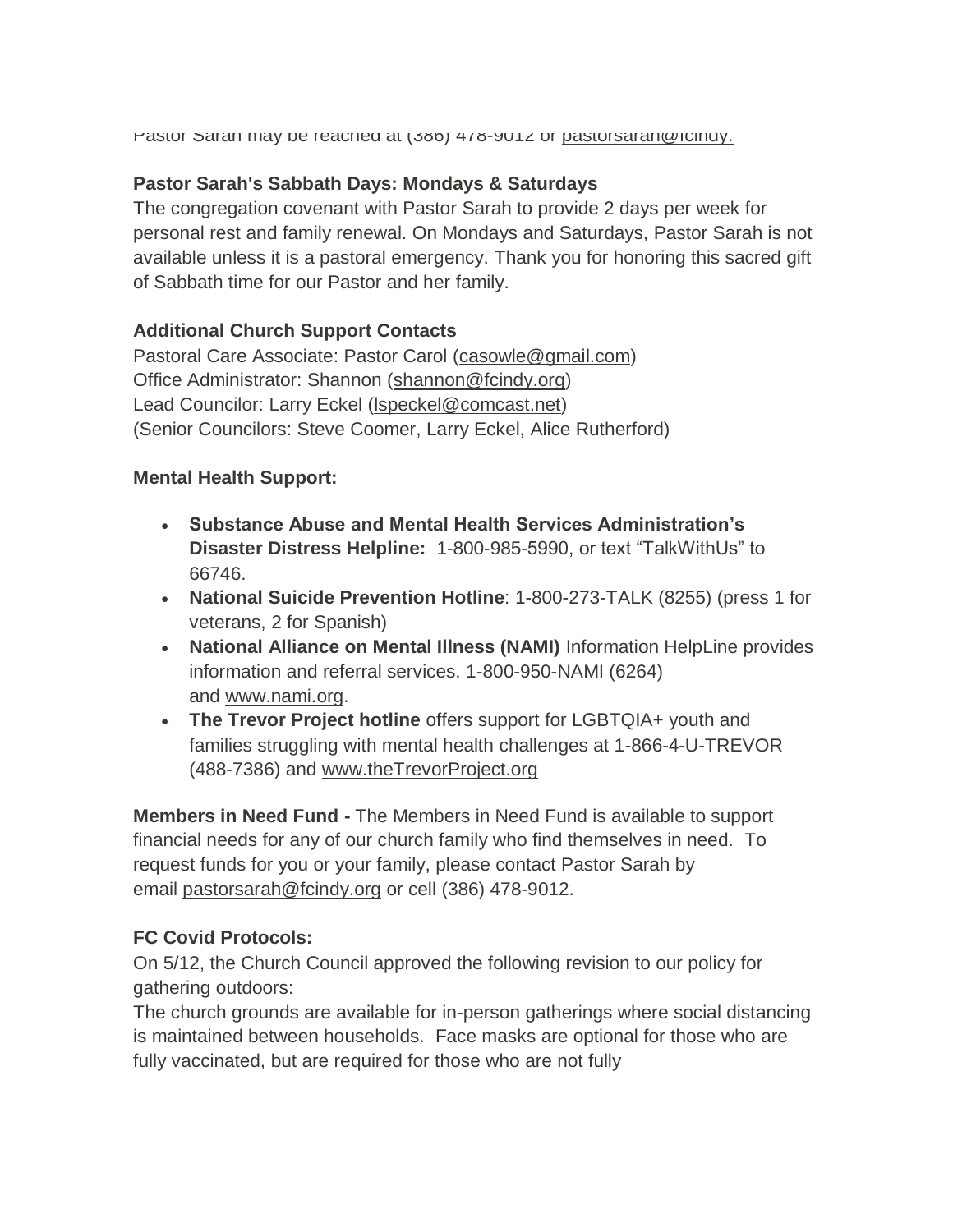vaccinated. Participants are asked to bring their own chairs and beverages. Restrooms are available for use; people should be masked and socially distant while in the building.

The church building is still closed to in-person church gatherings until the following parameters are reached, based on guidance from Dr Virginia Caine, Marion County Public Health Director:

*A 7-day average of 5% (or less) positivity among unique individuals tested for a two-week period, and new cases per day at 35 or under in Marion County, per the metrics shown on [www.coronavirus.in.gov](https://fcindy.us16.list-manage.com/track/click?u=7a2e4c501545b6d78729a64a1&id=3a4df53b60&e=605c2c8600) .*

At that time, the Council will decide reopening measures.

#### **THIS WEEK AT FIRST CONGREGATIONAL**

#### **3 Ways to Connect for Worship**

#### *YOUTUBE*

<https://www.youtube.com/channel/UCWV9wqAvPiUKSkEbjaV6Zpw>

- YouTube Live broadcasts at 11am..
- Use this option for live interacting and messaging. You must have or create a user account and be logged in to message live.

#### *FACE BOOK*

[https://www.facebook.com/pg/FirstCongregationalUCCIndy/posts/?ref=page\\_int](https://www.facebook.com/pg/FirstCongregationalUCCIndy/posts/?ref=page_internal) [ernal](https://www.facebook.com/pg/FirstCongregationalUCCIndy/posts/?ref=page_internal)

- The video will be posted at 11am.
- This is for viewing only. For live interacting and commenting, please use the YouTube option.

#### *DIAL-IN*

- Dial **317-204-3862**
- Landline is preferred for clarity.
- If calling with a smart phone, setting your cellular setting to Wi-Fi calling will be clearer.